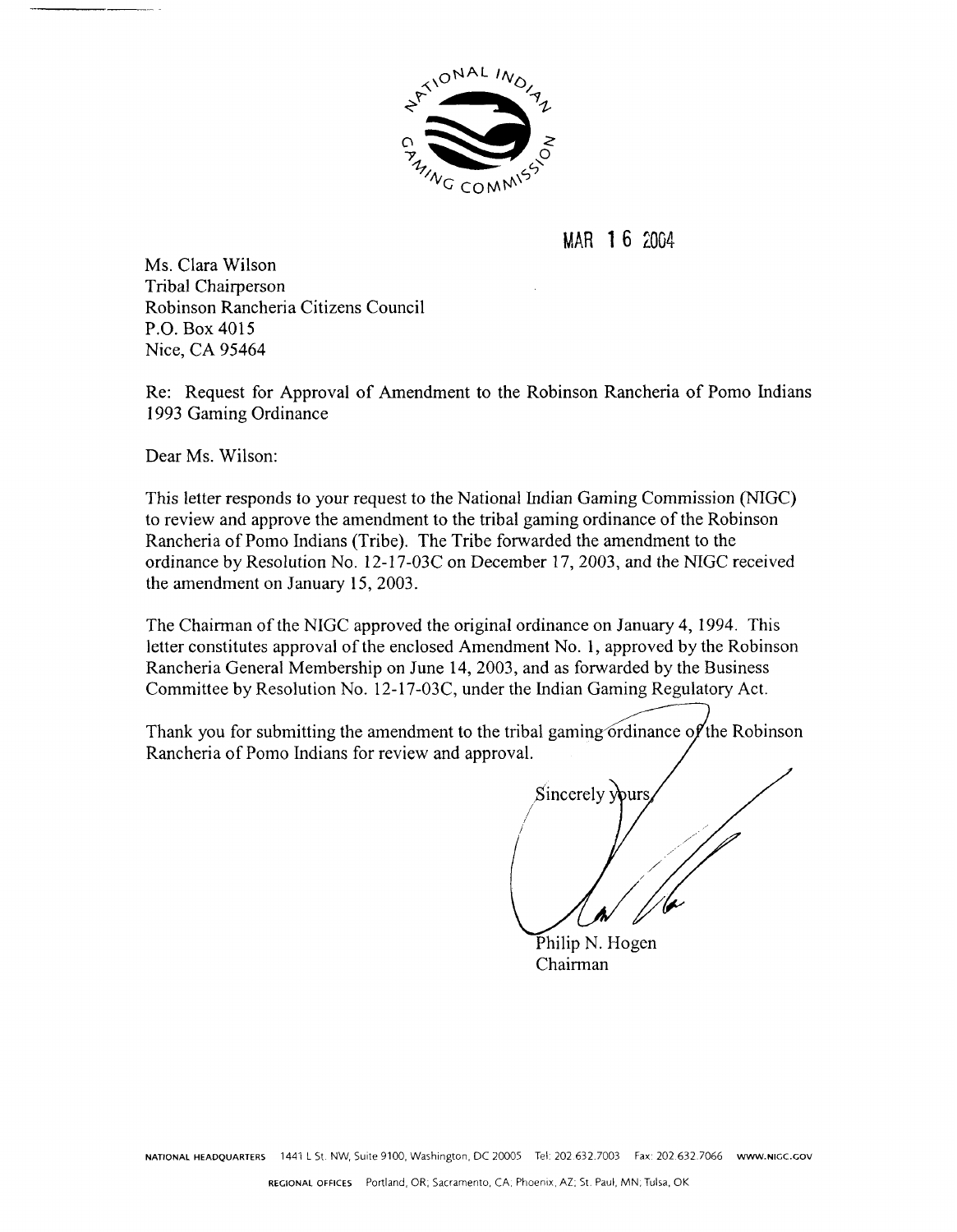

# **Robinson Rancheria Citizens Council**

**1545 E. Highway 20 P.O. Box 4015 Nice, California 95464 Phone (707) 275-0527 or 275-0227 Fax (707) 275-0235**

RAKA ILI

**RESOLUTION NO. 12-17-03C**

 $2.323 \pm 2$ 

## **AMENDMENT NO. 1 TO ROBINSON RANCHERIA OF P31~O 1.NEIANS <sup>1993</sup> GAMING ORDINANCE**

**WHEREAS, the Robinson Rancheria of Porno Indians of California is <sup>a</sup> federally recognized tribe organized under a tribal constitution adopted in 1980 pursuant to the Indian Reorganization Act of June** 18, 1934 (48 Stat. 984), as amended by the Act of June 15, 1935 (49 Stat. 378), subject to any limitation **imposed upon such powers by laws of the United States; and,**

**WHEREAS, the Robinson Rancheria General Membership shall exercise its powers and responsibilities provided under the Robinson Rancheria Constitution, Article IX - Tribal Enactments; and**

**WHEREAS, the Robinson Rancheria General Membership, at an annual election held on June 14, 2003, voted to amend the 1993 Gaming Ordinance; and**

**WHEREAS, the Robinson Rancheria of Porno Indians Gaming Ordinance of 1993, Amendment No. 1, attached to this Resolution, establishes a Gaming Commission to be composed of three sitting members all of whom shall be elected by members of the Tribe; and**

**WHEREAS, the Robinson Rancheria Citizens Business Council, the Tribe's governing body, shall forward this Resolution to the Secretary of the Interior in accordance with the Robinson Rancheria** Constitution, Article IX, Sec. 5; and, that this resolution shall also be forwarded to the National Indian **Gaming Commission.**

**NOW, THEREFORE BE IT RESOLVED, that the Robinson Rancheria Citizens Business Council shall submit this Resolution to the Secretary of the Interior.**

## **CERTIFICATION**

**As duly elected officials of the Robinson Rancheria Citizens Business Council, we do hereby certify that,** at a meeting duly called and convened on the 17th day of December, 2003, at which time a quorum of 6 **was present, this Resolution was adopted by a vote of 5 For; 0 Against; 0 Abstain.**

 $12 - 12 - 03$ <br>Date

 $7.1703$ 

**Clara Wilson, Chairperson**

**ATTEST:**

cholas Medina, Secretary-Treasurer





**Date**



**~a~~i~ <sup>k</sup> ~-.: : . .**